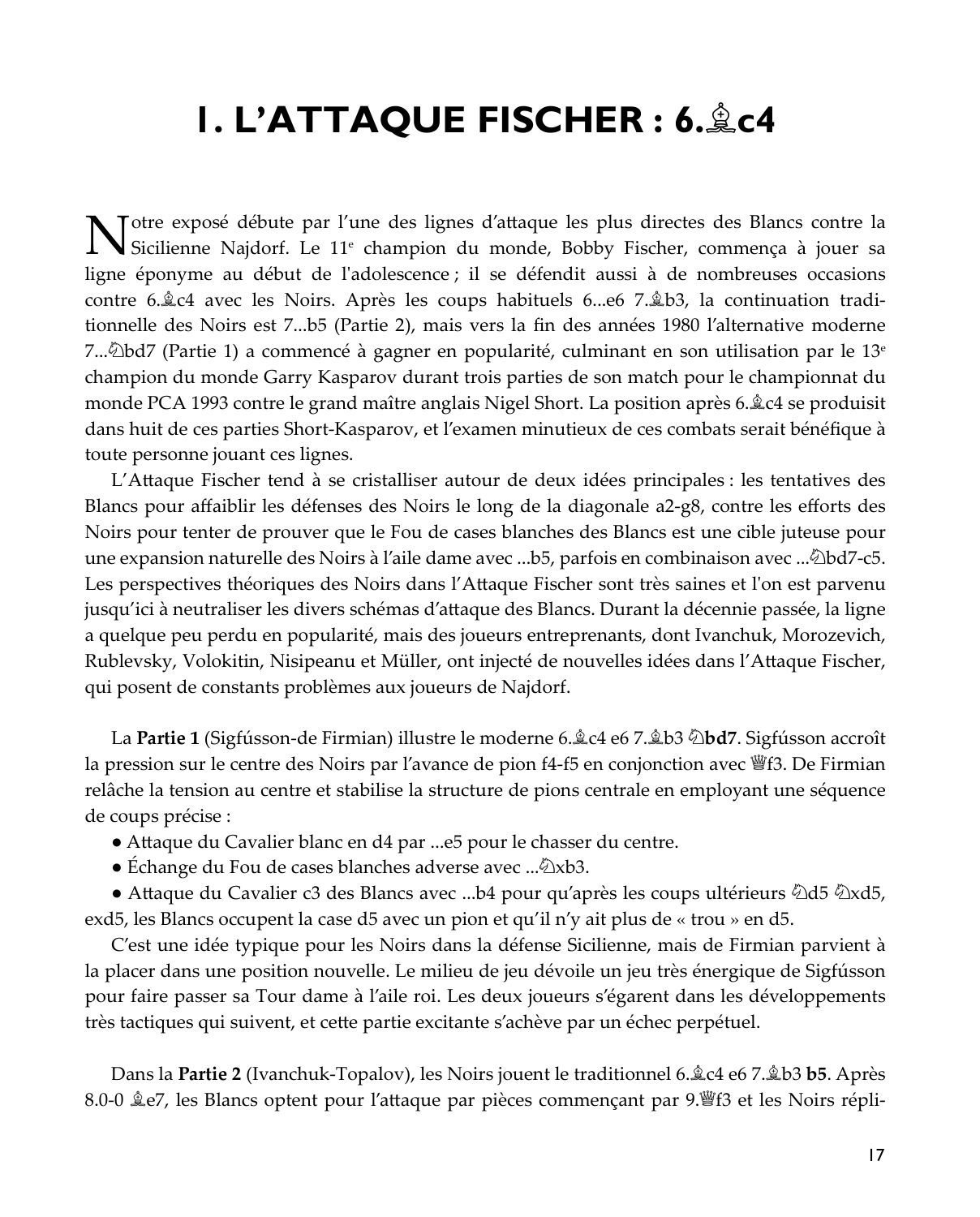quent par 9... Who. Ivanchuk introduit la nouvelle idée 15. Ph1!?, pour retirer son Roi d'une diagonale potentiellement dangereuse, et poursuit en forçant l'ouverture de la colonne a afin d'obtenir une forte pression à l'aile dame. Topalov se défend bien, mais Ivanchuk rate une paire d'occasions d'accroître son avantage. Plus tard dans le milieu de jeu, les Noirs semblent être sous pression, mais une ressource tactique instructive leur permet d'échapper aux difficultés et la partie finit par la nulle. Ivanchuk a introduit une autre idée nouvelle intéressante dans l'Attaque Fischer : la note au 8<sup>e</sup> coup des Blancs de cette partie traite le schéma de développement alternatif 8. ĝg 5 ĝe 79. ĝa f3 曾c7 10.e5!? இb7 11.exd6 ஆxd6 12.曾e3 இc5 13.0-0-0 公c6, et maintenant au lieu de la capture traditionnelle 14. £xf6, Ivanchuk proposa le fascinant sacrifice de Dame 14. Fxe6+!? fxe6 15. 2xe6 dans une partie rapide contre Sergei Kariakin. Ce sacrifice créatif est un bon exemple des possibilités d'injecter des nouveautés même dans des positions d'ouverture bien connues.

# **PARTIE I** Sigurður Sigfússon | Nick de Firmian

Copenhague 2005

1.e4 c5 2. f3 d6 3.d4 cxd4 4. Axd4 46 5. Ac3 a6 6. $\&$  c4

Le Fou de cases blanches des Blancs occupe la puissante diagonale a2-g8 et vise les cases potentiellement vulnérables e6 et f7. L'inconvénient de ce coup agressif est que le Fou peut être sujet à un harcèlement de la part des pièces mineures et des pions des Noirs; l'avance naturelle à l'aile dame ...b5 se fera maintenant avec gain de temps.

6...e6 $(D)$ 

Les Noirs contestent la case d5 et limitent le champ d'action du Fou c4.

 $7 \text{ } \oplus \text{ } h3$ 

Les Blancs anticipent l'avance de pion ...b5 et attendent que les Noirs s'engagent dans un schéma de développement précis. Les alternatives:

a) Avec 7.a3, les Blancs consacrent un temps à préparer une retraite sûre à leur Fou de



cases blanches, mais la perte de temps permet aux Noirs de mobiliser plus rapidement leurs pièces de l'aile dame. 7... ê e 78.0-0 0-0 9. ê a 2 b 5 10.f4  $\&b7$  11.f5 e5 12.  $\&d$  de2 (les Blancs semblent avoir de bonnes perspectives à cause de la faiblesse potentielle de la case d5, mais la position des Noirs est plus que satisfaisante grâce à leur développement fluide et à la position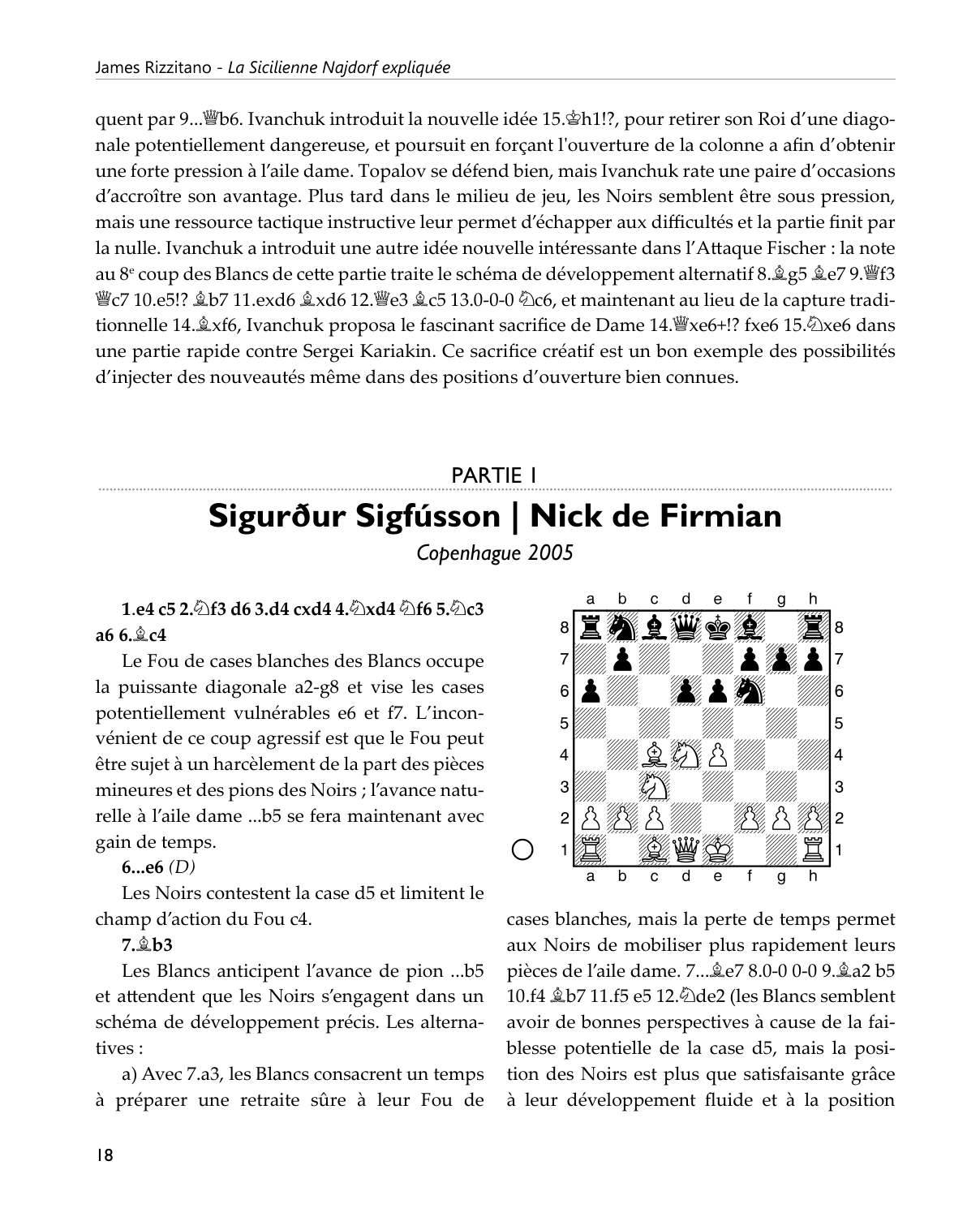sûre de leur Roi) 12... 2bd7 13. 2g3 lc8! 14. 2g5 (14. e3 公b6 15. gxb6 曾xb6+ 16. gh1 曾e3! favorisa les Noirs à cause de leur domination des cases noires dans la partie Robatsch-Fischer, Mémorial Capablanca, La Havane 1965) 14... Lacordice de qualité thématique est la raison pour laquelle les Noirs se sont abstenus de jouer ... Fc7 plus tôt) 15.bxc3 2xe4 16. xe7 *Y* axe7 17. 2xe4 *g* xe4 offrit aux Noirs de bonnes compensations pour la qualité dans la rencontre Cirić-Gligorić, Novi Sad 1965; cette évaluation a été confirmée par de nombreuses parties ultérieures.

b)  $7.0-0$   $(D)$ .



Les Blancs emploient un ordre de coups malin, qui est très efficace contre des joueurs n'ayant que des lignes avec ... Dbd7 à leur répertoire ; les Noirs doivent maintenant faire attention à ne pas répondre de façon automatique. 7...b5 8.奠b3 奠e7 et 7...奠e7 8.奠b3 b5 transposent tous deux dans la Partie 2, tandis que 7... Dc6 bifurque vers une ligne de l'Attaque Sozin (code ECO B88) ; notez que les Blancs ne peuvent jouer l'Attaque Velimirović, maintenant qu'ils ont commis leur Roi à l'aile roi. Les autres essais sont peu recommandables :

b1) 7... $\&$ xe4? (les Noirs sont en trop grand

retard de développement pour exploiter « l'omission » de  $\&b3$  par les Blancs) 8. Dxe4 d5 9. g5! ge7 10. gxe7 曾xe7 11. gxd5 exd5 12. De 3 donne aux Blancs une avance en développement écrasante, Arakhamia-Tazhieva, Ch d'URSS Féminin, Podolsk 1990.

b2) 7... Dbd7? 8. Le1! (les Blancs parviennent à exploiter le retard mis à jouer \$b3 ; le sacrifice de pièce 8. xe6!? fxe6 9. Dxe6 est également dangereux) 8... De5 (8... e7? 9. gxe6! fxe6 10. lxe6 offre une attaque dévastatrice aux Blancs, qui empocheront un troisième pion pour la pièce sacrifiée) 9. à b3 (le Fou est forcé de battre en retraite, mais les Blancs pourront maintenant chasser le Cavalier noir avec gain de temps) 9... ge7 10.f4 ②c6 11. ②xc6 bxc6 12. f3 est en faveur des Blancs grâce à leur avance en développement, Zapata-R. Mateo, Decameron 2003.

# $7...\bar{6}$  hd  $7$

Ce développement souple du Cavalier est caractéristique de nombreuses lignes de la Najdorf ; dans l'Attaque Fischer, le Cavalier poursuit normalement son voyage jusqu'à la case c5, d'où il défend le pion e6, fait pression sur le pion e4 des Blancs et donne également aux Noirs l'option d'échanger le Fou de cases blanches potentiellement dangereux des Blancs.

Quand on apprend la Najdorf, il faut avoir en tête une chose importante, qui est de comprendre les diverses fonctions que le Cavalier dame des Noirs peut accomplir selon la configuration de pièces et de pions choisie par les Blancs; il peut rester en d7 pour empêcher l'avance d'un pion en e5 et appuyer le Cavalier f6, ou il peut parfois se rendre en e5 ou b6. Nous explorerons ces schémas de développement variés tout au long de l'ouvrage.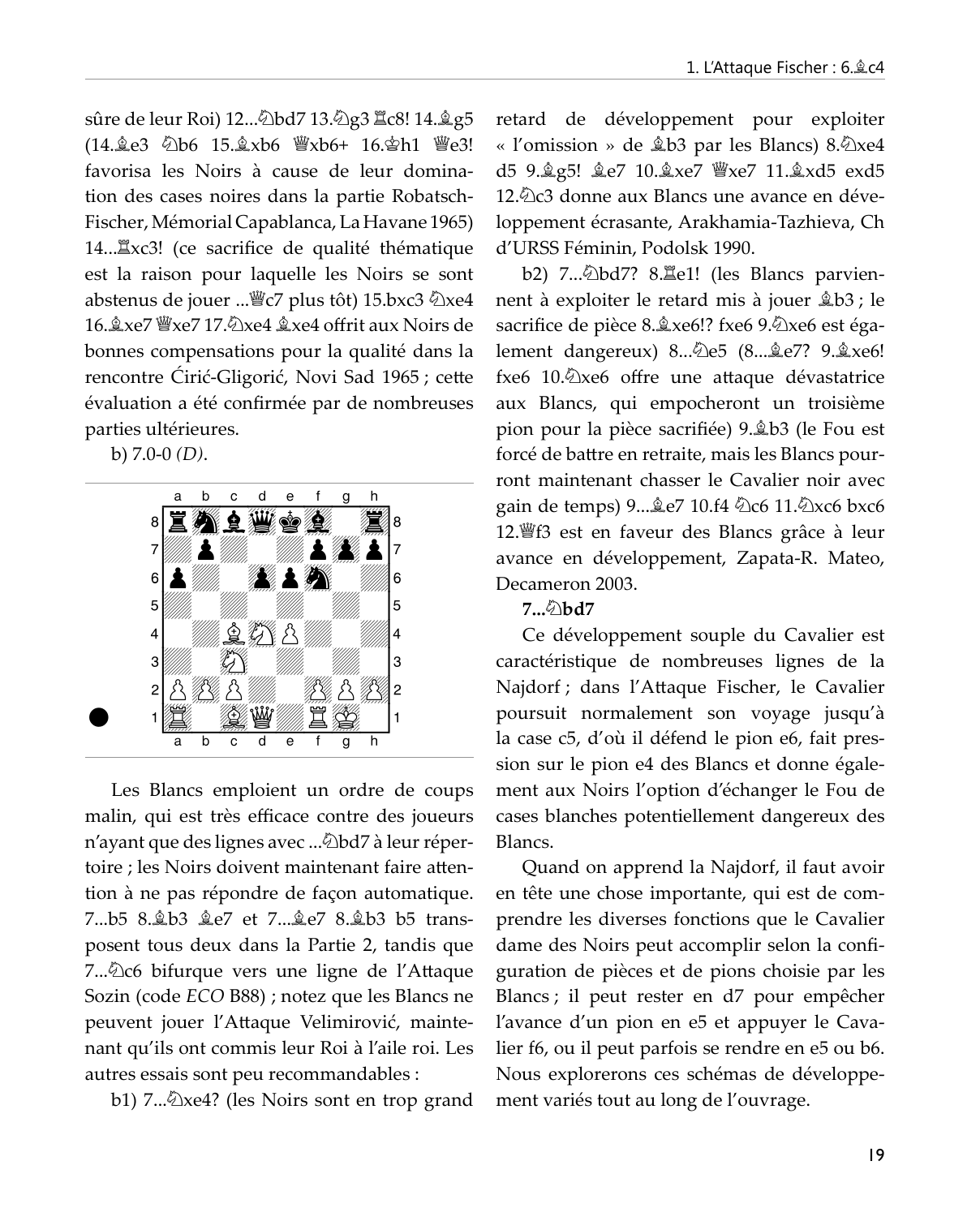L'avance de pion 7...b5 est traitée à la Partie 2; le développement alternatif du Cavalier 7... De est une autre transposition dans l'Attaque Sozin (où les Blancs conservent l'option d'effectuer le grand roque).

## $8.f4$

Les Blancs se préparent à affaiblir la diagonale a2-g8.

8... $\&$ c5 (D)



Les Noirs poursuivent leur plan d'attaque du pion e4. Un autre thème important dans cette ligne est de savoir quand le pion e4 peut être capturé sans ouvrir trop de lignes aux pièces des Blancs.

# $9f5$

L'avance du pion f est l'approche la plus directe. Les alternatives :

a) 9.0-0  $2e7$  (9... $\Delta$ fxe4 10. $\Delta$ xe4  $\Delta$ xe4 11.f5 a été joué dans plusieurs parties à haut niveau, dont Topalov-Kasparov et Topalov-Short, Mémorial Euwe, Amsterdam 1996; l'expérience a montré que les Blancs avaient assez de compensations pour le pion) 10.e5 (10. ff 3 0-0 11. e3 *We7* est une autre ligne aiguë, avec des chances équilibrées) 10...dxe5 11.fxe5 公fd7 12. th5 公f6 (12...g6 13. se2 h5!?

14. Îf4 g5 a été suggéré par Arizmendi et Moreno ; je pense que 15. d2! offre maintenant aux Blancs de bonnes chances d'exploiter l'aile roi affaiblie des Noirs) 13. d1 (13. exf6!? @ xd4+ 14. Ph1 gxf6 est proposé par Sandler dans l'In*formateur* 51 ; je pense que les Blancs devraient alors jouer 15. f4! f5 16. Lad1 彎g7 17. Se2, avec de bonnes compensations pour le pion à cause de la position vulnérable du Roi noir) 13... Dfd7 14. Fe2! (cela aurait pu être joué aussi au 12<sup>e</sup> coup ; l'alternative est 14. Iles 2f6 15. d1 1/2-1/2, Sandler-Danailov, Adélaïde 1990) 14...0-0 (14... sc 7 15. of 4! 0-0 16. Ead1 donne aux Blancs une position d'attaque prometteuse) 15. f4 *Wb6* 16. Lad1, avec une pression centrale car les Noirs luttent pour achever leur développement, Golubev-Kovchan, Kharkov 2006. Cette idée prometteuse a besoin de tests complémentaires.

b) 9.e5 Dfd7!? (les Noirs cherchent à garder les lignes fermées ; jouable aussi est 9...dxe5 10.fxe5 公fd7 11.盒f4 b5 12. [g4!? h5! avec un jeu aigu, Short-Kasparov, match pour le Ch du monde PCA (8<sup>e</sup> partie), Londres 1993; cette partie est annotée par Igor Stohl dans Les meilleures parties de Garry Kasparov, Volume 1) 10. exd6 \diffects (note z que cette manœuvre de Cavalier est une option viable car le Fou de cases noires des Noirs est encore en f8) 11. e3 **盒xd6 12.瞥f3 0-0 13.0-0-0 響c7 14. 白b1 ②xb3** 15.cxb3 e5 16.fxe5  $x \ge 5$ , avec une position confortable pour les Noirs grâce à leur structure de pions supérieure et à leur paire de Fous, Hakki-Sadvakasov, Doha 2006.

c) 9. f3 b5 10.f5 transpose dans la partie principale.

Revenons maintenant à  $9.65$  (D):  $9...b5$ Les alternatives :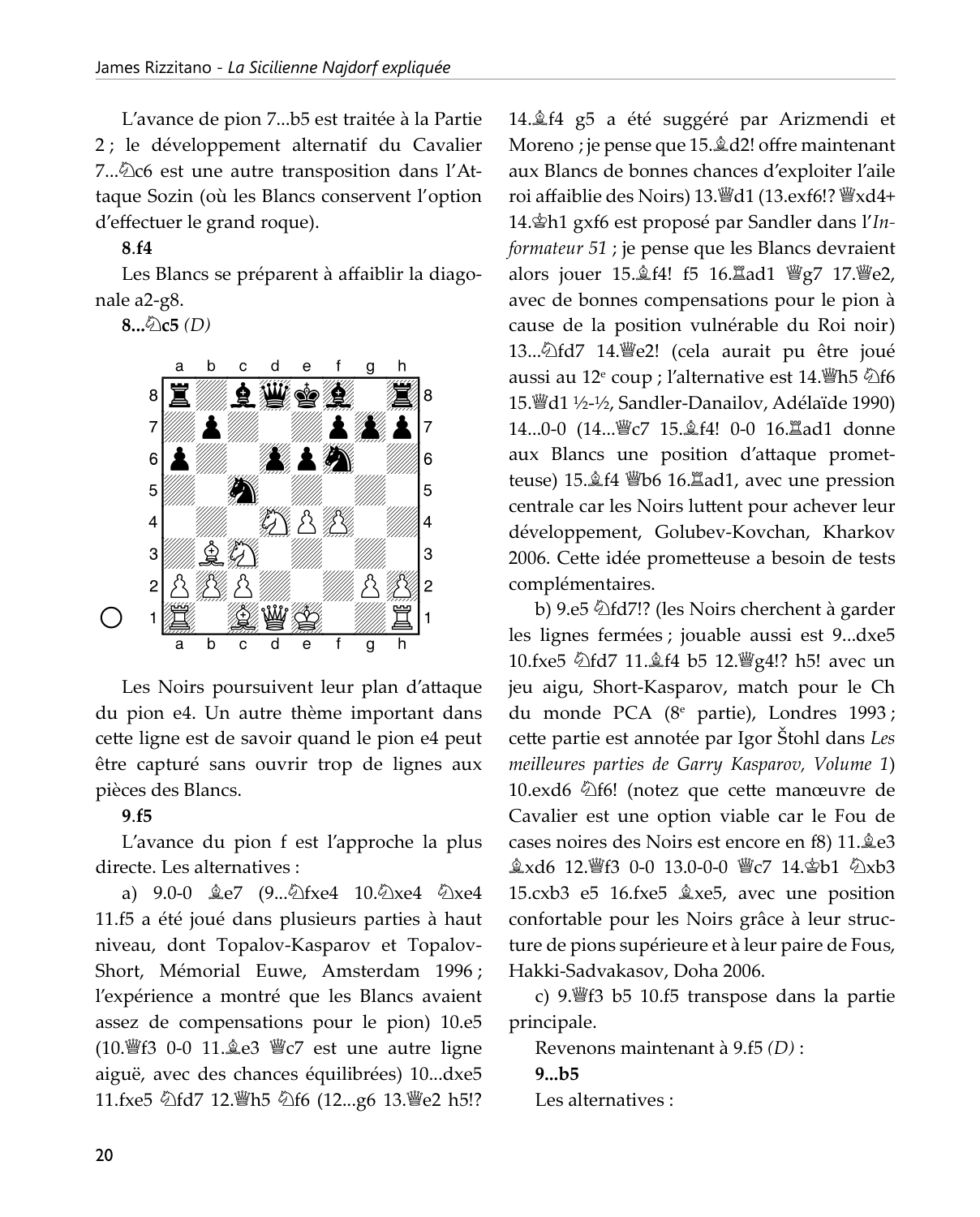

a) 9....  $\triangle$ fxe4? (la prise du pion est trop gloutonne!) 10.fxe6! \html Th4+ (10...fxe6 11. 2xe4 2xe4 12.0-0 laisse le Roi noir coincé au centre) 11.g3 ②xg3 12.④f3 彎h5 13.exf7+ 含d8 14.罝g1, avec un avantage écrasant pour les Blancs, Fischer-Bednarski, Olympiades de La Havane 1966.

b) 9...e5 (les Noirs créent volontairement un trou sur la case d5, mais parviennent à forcer ...d5 avant que les Blancs ne puissent consolider) 10. Dde2 2xb3 11.axb3 d5!? 12. g5 d4 13. gxf6 gxf6 14. d5  $d7$  15.0-0  $d6$ , avec un jeu aigu, Sieiro-Gonzalez - Vilela, Santa Clara 1983.

c) 9... e7 10. lf3 0-0 11. e3 (11.0-0 est une alternative populaire) 11...e5 12. @de2 b5!? (une autre approche est  $12...\&xb3$  13.axb3 b5) 13. d5 国b8 14.b4 ②a4!? (14...②cd7 15.0-0 ②xd5 {15... \b6!, avec un léger avantage pour les Noirs, est recommandé par Kasparov} 16. 2xd5 **\/#2b7** avec une partie équilibrée, Short-Kasparov, match pour le Ch du monde PCA ( $6^e$  partie), Londres 1993) 15. Axa4 (15. ga7 2xd5 16. Axd5 置a8 17.奠e3 ĝb7 est bon pour les Noirs) 15...bxa4 16.a3 laisse les Blancs légèrement mieux selon Kasparov dans l'Informateur 59, mais je crois que les Noirs peuvent jouer 16... Fez 17.c4 a5!, avec de bonnes perspectives car l'aile dame des Blancs s'effondre

d) 9... $\triangleleft$ d7 est recommandé par Arizmendi et Moreno pour accélérer le contre-jeu à l'aile dame des Noirs en contrôlant la case c6. Ils fournissent un compte rendu détaillé de 10. ff3  $(10.\angle 2g5 \angle 2e7$  est bon pour les Noirs car la case c6 est couverte) 10...b5 11.0-0  $\&e$ e7 12.fxe6 fxe6 13.e5!? dxe5 14. àc6 盒xc6 15. sxc6+ 含f7, avec un jeu aigu dans la rencontre Istrățescu-Short, Olympiades d'Erevan 1996, et dans plusieurs parties ultérieures.

#### 10. $\frac{W}{2}$ f3

Une autre idée est 10. ĝg5 b4 11. ۞ a4 ۞ xb3 12.axb3 e5 (il faut comparer cette instructive séquence de coups à la continuation de la partie ; ici, les Noirs chassent le Cavalier c3 à la bande, échangent leur Cavalier c5 contre le Fou de cases blanches des Blancs et jouent ...e5 pour éloigner le Cavalier d4 du centre) 13.2c6 (13.2xf6 *s* xf6 14. t3 lb8 avec égalité, Tomescu-Vajda, Bucarest 1995) 13...曾c7 14.2xb4 罩b8 15.c3 විxe4 16. දී e3 විf6 est égal.

 $10...e5$  (D)

Pour 10... $\triangleleft$ d7, voir la note « d » au 9<sup>e</sup> coup des Noirs ci-dessus.



Les Noirs évincent le Cavalier blanc du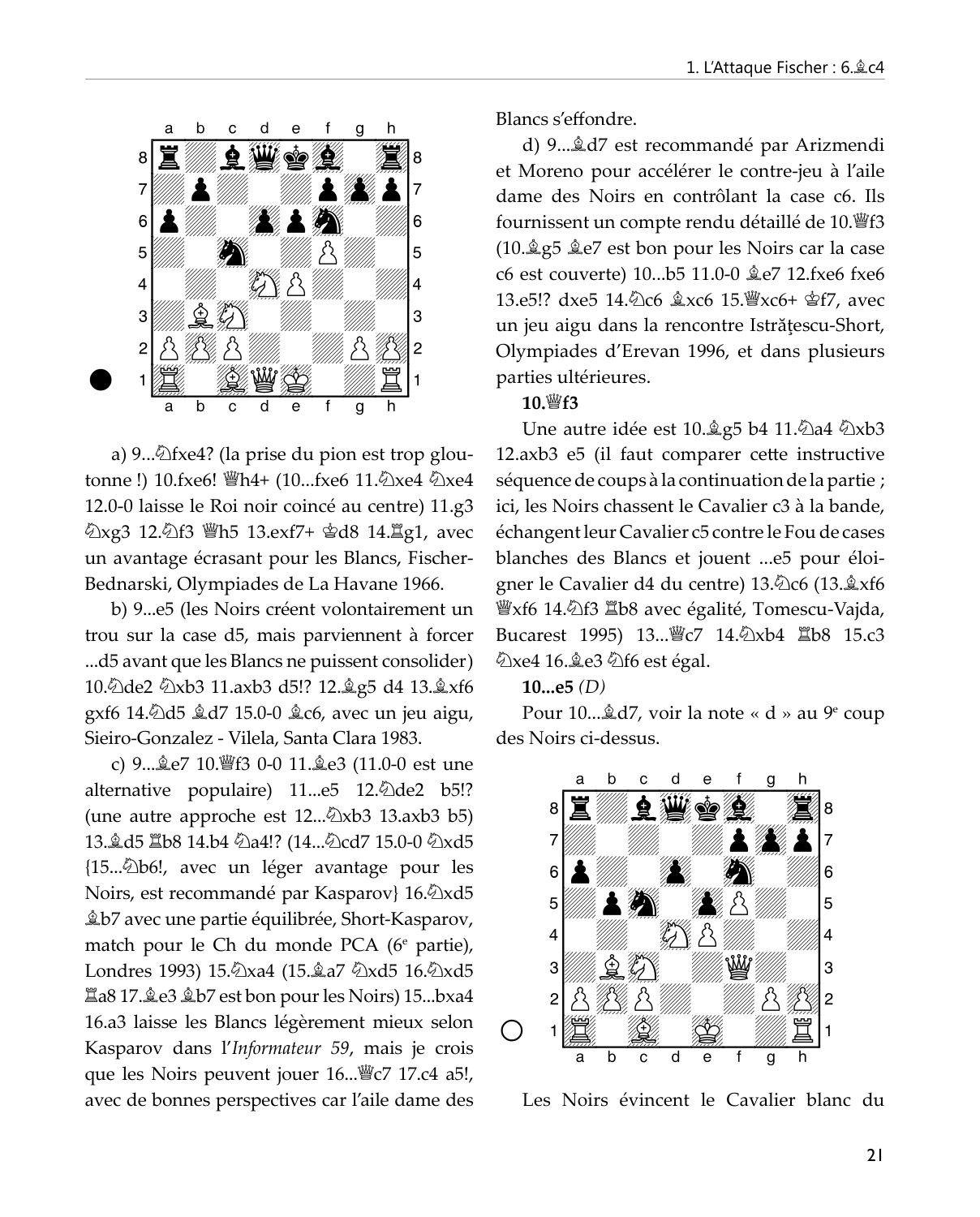centre et relâchent la pression sur le pion e6. L'avance du pion e crée un trou sur la case d5, mais les tout prochains coups des Noirs visent à éliminer ce problème.

# $11.$   $\Diamond$  de2

Le choix le plus populaire des Blancs est de diriger le Cavalier vers d5 par 11. Dc6 Wed7 12. Db4 盒b7 13. Dbd5 (après 13. 鱼d5 它 cxe4! la partie J. Tomczak-Chlost, Polanica-Zdrój 2007, les Noirs devraient jouer la suggestion de Golubev en 2001, 16... 2xc3! ; par exemple 17. \$xb7 置xb7 18. xg7 盒xg7 19.bxc3 查d7, avec un avantage pour les Noirs qui pourront s'infiltrer le long de la colonne c semi-ouverte) 13... [2] cxe4 14. Дхе4 (14. Дь6 Дхс3! 15. Ухс3 Ухf5 16. Дха8 拿xa8 favorise les Noirs) 14…②xd5 15. g5 ②b6 16.0-0-0 est la ligne critique selon Golubev. Je pense que les Noirs sont bien après 16... De4 17. he1 f6 18. 瞥h5+ 瞥f7 19. 瞥xf7+ 含xf7, ce qui fait que les Blancs ont besoin d'idées fraîches dans cette ligne. L'idée de planter un Cavalier en d5 est souhaitable pour les Blancs d'un point de vue stratégique, mais la manœuvre coûte plusieurs temps et les ressources tactiques des Noirs semblent plus qu'adéquates.

# $11...$  $\sqrt{2}$   $x b 3!$ ?

Les Blancs ont obtenu de bons résultats dans une poignée de parties après 11... \$b7 12. g5, raison pour laquelle de Firmian introduit, en conjonction avec son prochain coup, une idée standard de la défense Sicilienne dans une position nouvelle.

# 12.axb3 b4 13.2d5 2xd5 14.exd5

Le minutage de cette séquence de coups tionner au mieux pour les Noirs quand les Blancs sont forcés d'occuper la case d5 avec un pion après un échange de pièces sur cette case.

# $14...$   $2e715.0-0.0-0$

Une autre idée raisonnable est 15... FC7!?, pour accélérer le jeu des Noirs le long de la colonne c semi-ouverte.

# 16. g3 盒b7 17. la4 曾b6+

Plus sûr est 17...a5, pour protéger le pion b. La suite de la partie mène à des complications monstrueuses.

18. e3  $\Psi$ b5 (D)



# 19.c4!?

Un vrai coup de quitte ou double : les Blancs autorisent la désintégration de leur aile dame en échange du passage de leur Tour vers l'aile roi.

19...bxc3 20.f6 盒xf6 21. h5 (D)